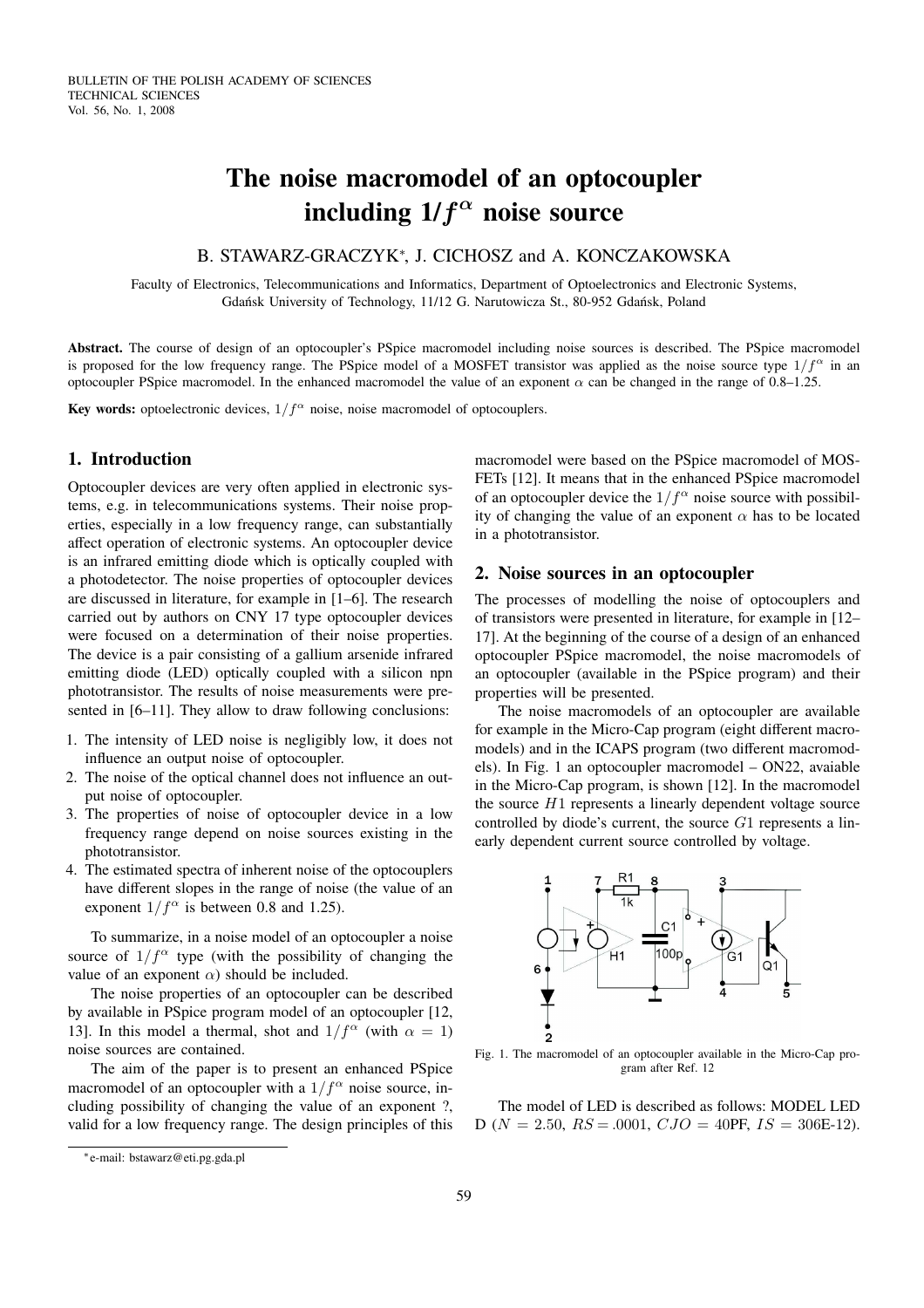The relationships describing noise sources existing in this model are as follows:

– thermal noise of parasitic series resistance RS:

$$
i_{n1}^2 = \frac{4 \cdot k \cdot T}{RS/area} \tag{1}
$$

– shot noise and  $1/f$  noise of the LED, produced by diode current  $i_d$ :

$$
i_{n2}^2 = 2 \cdot q \cdot i_d + \frac{KF \cdot i_d^{AF}}{f}.
$$
 (2)

The model of a bipolar transistor is described as follows: MODEL QOPTO NPN  $(IS = 7.0E-12, NF = 1.23,$  $CJC = 4PF, CJE = 14PF, TF = 10NS, TR = 10NS,$  $BF = 500$ ,  $BR = 10$ ,  $IKF = 750MA$ ,  $VAF = 40$ ). The relationships describing noise sources existing in this model are as follows:

 $-$  thermal noise of parasitic collector resistance  $RC$ :

$$
i_{nRC}^2 = \frac{4 \cdot k \cdot T}{RC/area}
$$
 (3)

 $-$  thermal noise of parasitic base resistance  $RB$ :

$$
i_{nRB}^2 = \frac{4 \cdot k \cdot T}{RB} \tag{4}
$$

 $-$  thermal noise of parasitic emitter resistance  $RE$ :

$$
i_{nRE}^2 = \frac{4 \cdot k \cdot T}{RE/area}
$$
 (5)

– shot noise and  $1/f$  noise of a bipolar transistor, produced by a base current  $i<sub>b</sub>$ :

$$
i_{nb}^{2} = 2 \cdot q \cdot i_{b} + \frac{KF \cdot i_{b}^{AF}}{f}
$$
 (6)

– shot noise of a bipolar transistor produced by a collector current  $i_c$ :

$$
i_{nc}^2 = 2 \cdot q \cdot i_c. \tag{7}
$$

The list of symbols used in relations  $(1)$ – $(7)$  is presented below:

 $k = 1.38 \cdot 10^{-23}$  [W · s/K] – Boltzmann's constant,  $T[K]$  – ambient temperature,

 $q = 1.6 \cdot 10^{-19}$  [C] – electron charge,

KF and  $AF - 1/f$  noise source parameters (KF – a coefficient and  $AF$  – an exponent related to current  $i<sub>b</sub>$ ).

In the library of the PSpice values of  $KF$  and  $AF$  for diodes and for bipolar transistors are usually equal to 0 and 1, respectively [13]. The exponent  $AF$  is applied for changing the base current  $i<sub>b</sub>$  shape. That means that in this case the  $1/f$  noise source is not taken into account in the optocoupler's model  $(KF = 0)$ . The value of KF can be changed manually and in this case (if it is different from 0) the  $1/f$ noise source can exist in the model.

In the presented above PSpice macromodel of an optocoupler device there is available the  $1/f$  noise source, but not the  $1/f^{\alpha}$  noise source with possibility of changing the value of an exponent  $\alpha$ . The PSpice model of a MOSFET transistor contains the searched  $1/f^{\alpha}$  noise source. We propose to apply this model as a  $1/f^{\alpha}$  noise source in an enhanced PSpice macromodel of optocoupler devices.

The MOSFET transistor model – MTP15N06L (semiempirical short-channel model) was chosen to develop a PSpice macromodel of optocoupler devices including the  $1/f^{\alpha}$  noise source [12]. For the MOSFET transistor model the following parameters were selected:  $LEVEL = 2$ ,  $NLEV = 2$ . The relationships describing noise sources existing in the PSpice model of a MOSFET transistor are as follows [12, 13]:

 $-$  thermal noise of parasitic drain resistance  $RD$ :

$$
i_{nRD}^2 = \frac{4 \cdot k \cdot T}{RD} \tag{8}
$$

 $-$  thermal noise of parasitic gate resistance  $RG$ :

$$
i_{nRG}^2 = \frac{4 \cdot k \cdot T}{RG} \tag{9}
$$

 $-$  thermal noise of parasitic source resistance  $RS$ :

$$
i_{nRS}^2 = \frac{4 \cdot k \cdot T}{RS} \tag{10}
$$

– intrinsic shot noise:

$$
i_{ns}^2 = \frac{8 \cdot k \cdot T \cdot g_m}{3} \tag{11}
$$

–  $1/f^{\alpha}$  noise:

$$
i_{nf}^2 = \frac{KF \cdot g_m^2}{C_{OX} \cdot W_{eff} \cdot L_{eff} \cdot f^{AF}}
$$
 (12)

where KF and AF are  $1/f^{\alpha}$  noise source parameters (a coefficient  $KF$  and an exponent  $AF$  related with frequency f),  $g_m$  – transconductance [mS],  $C_{ox}$  – the gate oxide capacitance per unit area  $[nF/cm^2]$ ,  $L_{eff}$  – effective channel length [m],  $W_{eff}$  – effective channel width [m].

It is worth to stress that the same symbols  $(KF \text{ and } AF)$ are used as parameters for a  $1/f$  noise source in the PSpice models. However, in the macromodel ON22 an AF is used as an exponent of a current, but in the model MTP15N061 an AF is used as an exponent of a frequency.

#### **3. The noise macromodel of an optocoupler**

The process of development of an optocoupler's macromodel in the PSpice including  $1/f^{\alpha}$  noise source began from designing of a simple circuit shown in Fig. 2 [12, 13, 18].

In the presented circuit the optocoupler macromodel is contained within the dotted frame. In this circuit it is impossible to control the value of an exponent  $\alpha$ , because it is equal to one. It is only possible to include the  $1/f^{\alpha}$  noise ( $\alpha = 1$ ) by setting – for a LED and a transistor – the value of  $KF$ other than 0.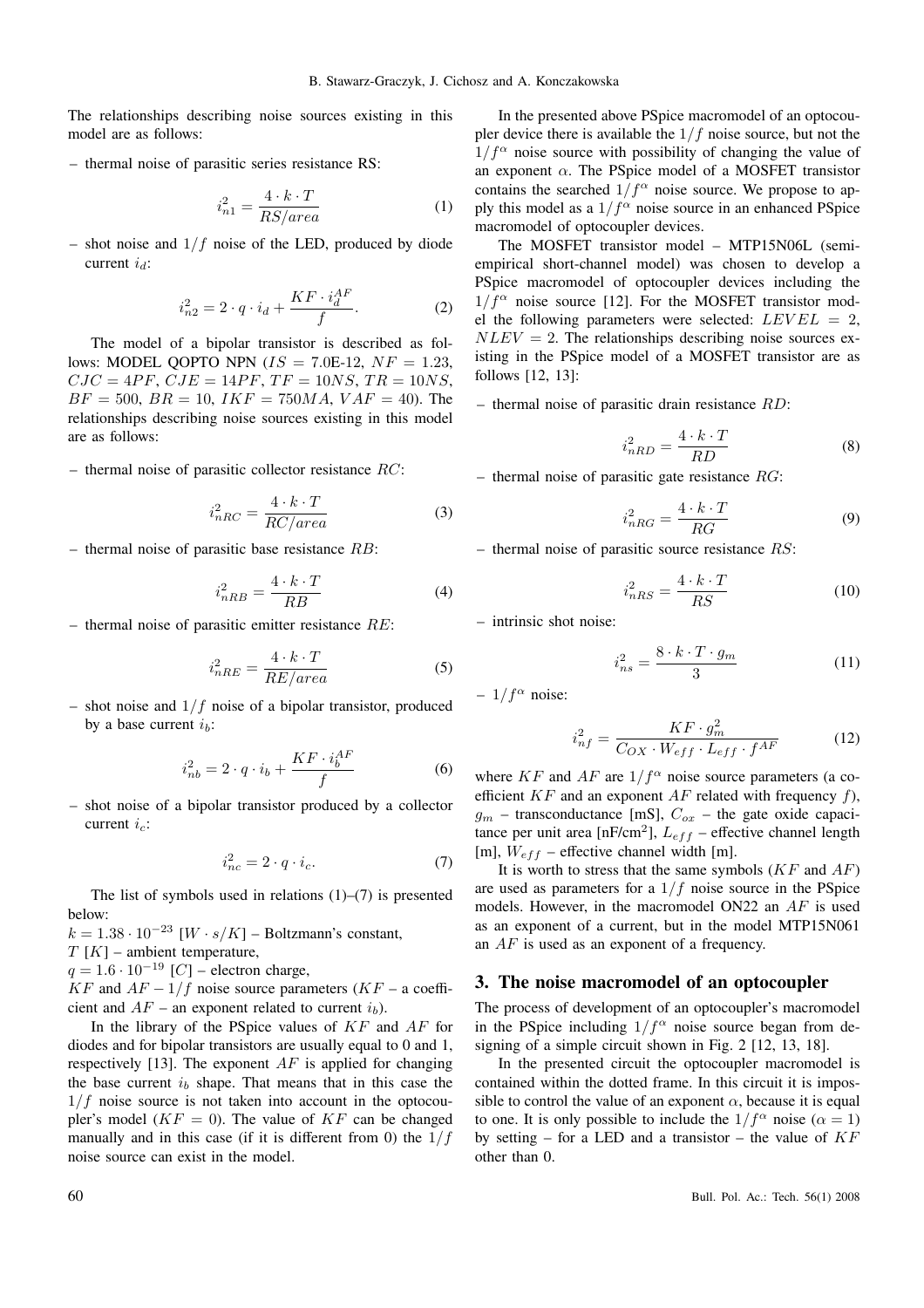In this model values of transresistance  $(r_{H1})$  of source  $H1$ as well as transconductance  $(q_{G1})$  of source G1 were selected using the relation (12) and the current gain  $\beta$  for transistors and CTR (Current Transfer Ratio) for optocouplers as the results of measurements (13):

$$
CTR = r_{H1} \cdot g_{G1} \cdot \beta \cdot 100[\%]
$$
 (13)

$$
CTR = \frac{i_c}{i_d} \cdot 100[\%]
$$
 (14)

where:  $i_d$  – current of optocoupler LED diode,  $i_c$  – collector current of optocoupler transistor caused by  $i_d$ .

In the circuit presented in Fig. 2 a few specified simulations were carried out. The results are presented in Fig. 3 and in Fig. 4. The aim of simulations was to estimate the output noise in the optocoupler's macromodel for four cases:

- 1.  $1/f^{\alpha}$  noise sources of a LED and of a transistor were not taken into account,  $(KF = 0)$ ; see result in Fig. 3,
- 2.  $1/f^{\alpha}$  noise sources of a LED and of a transistor were taken into account,  $(KF = 10^{-16}, AF = 1$ , and AF is a current exponent); see results in Fig. 4,
- 3.  $1/f^{\alpha}$  noise source of LED was taken into account,  $(KF =$  $10^{-16}$ ,  $AF = 1$ , and  $AF$  is a current exponent) whereas  $1/f^{\alpha}$  noise source of transistor was not; see result in Fig. 3,
- 4.  $1/f^{\alpha}$  noise source of transistor was taken into account,  $(KF = 10^{-16}, AF = 1, and AF$  is a current exponent) whereas  $1/f^{\alpha}$  noise source of diode was not; see result in Fig. 4.



Fig. 2. The circuit with the noise macromodel of an optocoupler with the exponent  $\alpha$  equal to one

The spectrum of an output noise of the optocoupler's macromodel presented in Fig. 3 has a flat characteristic in the frequency range from  $1Hz$  to  $10kHz$  (white noise). The bandwith is limited by a lowpass filter  $R_1$   $C_1$  (Fig. 2). This is valid for cases, when the  $2/f^{\alpha}$  noise source of a transistor does not exist in the macromodel. If the  $1/f^{\alpha}$  noise source is simulated in a transistor, the noise spectrum of the optocoupler's macromodel in the frequency range from  $1Hz$  to  $10kHz$  has exactly an  $1/f$  slope (Fig. 4).

To estimate the influence of a level of diode's noise on optocoupler's noise the appropriate PSpice simulations were carried out and were referred to the cases when the diode generated small noise ( $KF$  equal to  $10^{-16}$ ) and large noise  $(KF$  equal to  $10^{-2}$ ) for typical operation of a transistor. The

resulting characteristics of an output noise of optocoupler are identical with the presented in Fig. 3.



Fig. 3. The output noise of an optocoupler for cases: – without  $1/f^{\alpha}$  noise source in a LED and in a transistor, – with  $1/f^{\alpha}$  noise source existing only in a LED



Fig. 4. The output noise of optocoupler for cases: with  $1/f^{\alpha}$  noise sources of LED and of transistor existing in both devices, – with  $1/f^{\alpha}$  noise source existing only in a transistor

As we see from the results of the simulation the  $1/f^{\alpha}$ type noise source included in a diode does not influence the output noise of an optocoupler. Only the  $1/f^{\alpha}$  type noise source included in a transistor is visible in an output noise of an optocoupler. These facts confirm that the properties of this macromodel follow the results of noise measurements [6, 7].

## **4. The enhanced noise macromodel of an optocoupler**

As it was mentioned above, we proposed to apply the PSpice model of MOSFET transistor (MTP15N06L) as the  $1/f^{\alpha}$ noise source with possibility of changing the value of exponent  $\alpha$  in the enhanced noise macromodel of optocoupler. In the PSpice macromodel ON22 an additional  $1/f^{\alpha}$  noise source (macromodel MTP15N06L) is connected to the input (the base) of the transistor. The circuit with enhanced optocoupler's macromodel is presented in Fig. 5. The optocoupler's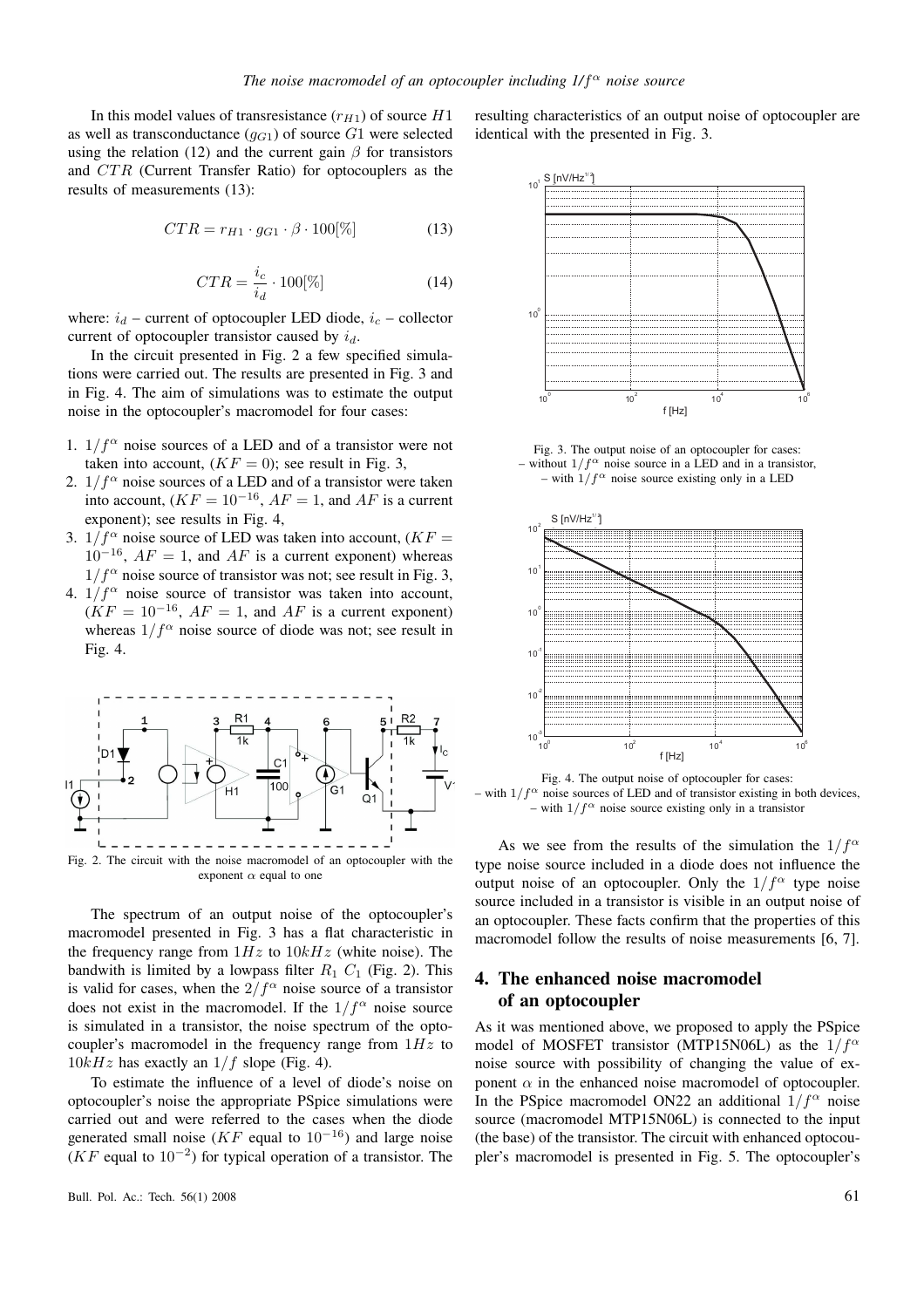macromodel with possibility of changing the value of an exponent  $\alpha$  is contained within the dotted frame. The text file of optocoupler's enhanced macromodel in PSpice is presented in Appendix A1. In this enhanced macromodel the  $1/f^{\alpha}$  noise sources ( $\alpha$  equal to 1) existing in the LED and transistor are disconnected.



Fig. 5. The circuit with enhanced macromodel of an optocoupler with  $1/f^{\alpha}$ noise source

For this enhanced macromodel three simulations, for values of exponent  $\alpha$  equal to 0.8, 1.0 and 1.25, were carried out. The results of these calculations are shown in Fig. 6.



Fig. 6. The output noise of an optocoupler for different values of exponent  $\alpha$ 

It was proved that the noise macromodel works properly, the output noise of an optocoupler depends on the value of exponent  $\alpha$  which can be changed within a wide range. In the paper the results of simulation carried out only for the values of exponent  $\alpha$  within the range from 0.8 to 1.25 was presented.

### **5. Conclusions**

In the paper the course of designing the noise PSpice macromodel of an optocoupler was presented. All simulations were carried out with the Micro-Cap 9.0. program. The noise characteristics presented in Fig. 6 confirm that the enhanced noise macromodel of an optocoupler works properly, and its results comply with the experimental ones. Presented macromodels will be futher developped to receive the macromodel of an optocoupler with the Random Telegraph Signal noise (RTS noise) source.

#### **Appendix**

## **A1. The text file of the program including the PSpice macromodel of an optocoupler**

C1 4 0 100P C2 9 8 10U D1 1 2 1N3491 G1 0 6 4 0 0.02 G2 0 6 0 9 1 H1 3 0 VH1 {2} I1 2 0 DC 1M AC 0 0 PULSE 0 0 0 0 0 0 0 M1 8 12 10 10 MTP15N06L Q1 5 6 0 2N2222 R1 4 3 1K R2 5 7 1K R3 8 11 1K R4 12 11 10K R5 0 12 2K R6 0 9 100K R7 0 10 500 RG1 4 0 1G ;added by G1 RG2 9 0 1G ;added by G2 V1 7 0 12 V2 11 0 10V VH1 0 1 0 ;added by H1 .MODEL 1N3491 D (BV=50 CJO=1.663921N IS=13.460386F M=1.022738 N=978.086216 + TT=6.035286U VJ=700M) .MODEL 2N2218 NPN (BF=112.569971 BR=171.222M CJC=36.643715P CJE=42.423882P IKF=314.794955M IKR=476.23511 IS=10.016998F ISC=2.934123P ISE=955.181897F + ITF=10.287061M MJC=558.065918M MJE=642.887486M NE=1.612832 NF=979.989695M + RE=668.817453M TF=407.084476P TR=2.301168U VAF=100 VJC=700M VJE=700.000001M + VTF=9.999998 XTF=500.021035M) .MODEL MTP15N06L NMOS (LEVEL=3 AF=1.25 CBD=1.419727N CGDO=429.102189P + CGSO=2.398235N GAMMA=0 JS=10N KF=0.000000000001 KP=20U L=2U + LAMBDA=109.675148F MJSW=330.00001M NLEV=2 NSUB=0 PBSW=800.00001M + PHI=600.00002M RDS=60MEG TOX=0 TPG=1 UO=600 VTO=1.338153 W=353.425914M); parameter AF can be chosen arbitrarily

#### **REFERENCES**

- [1] M. Jevtic, "Low frequency noise as a tool to study optocouplers" with phototransistors", *Microelectronic Reliability* 44, 1123– 1129 (2004).
- [2] A. Bandyopadhyay and M. J. Deen, "Photodetectors for optical fiber communications", *Photodetector and Fiber Optics*, 307–368 (2001).